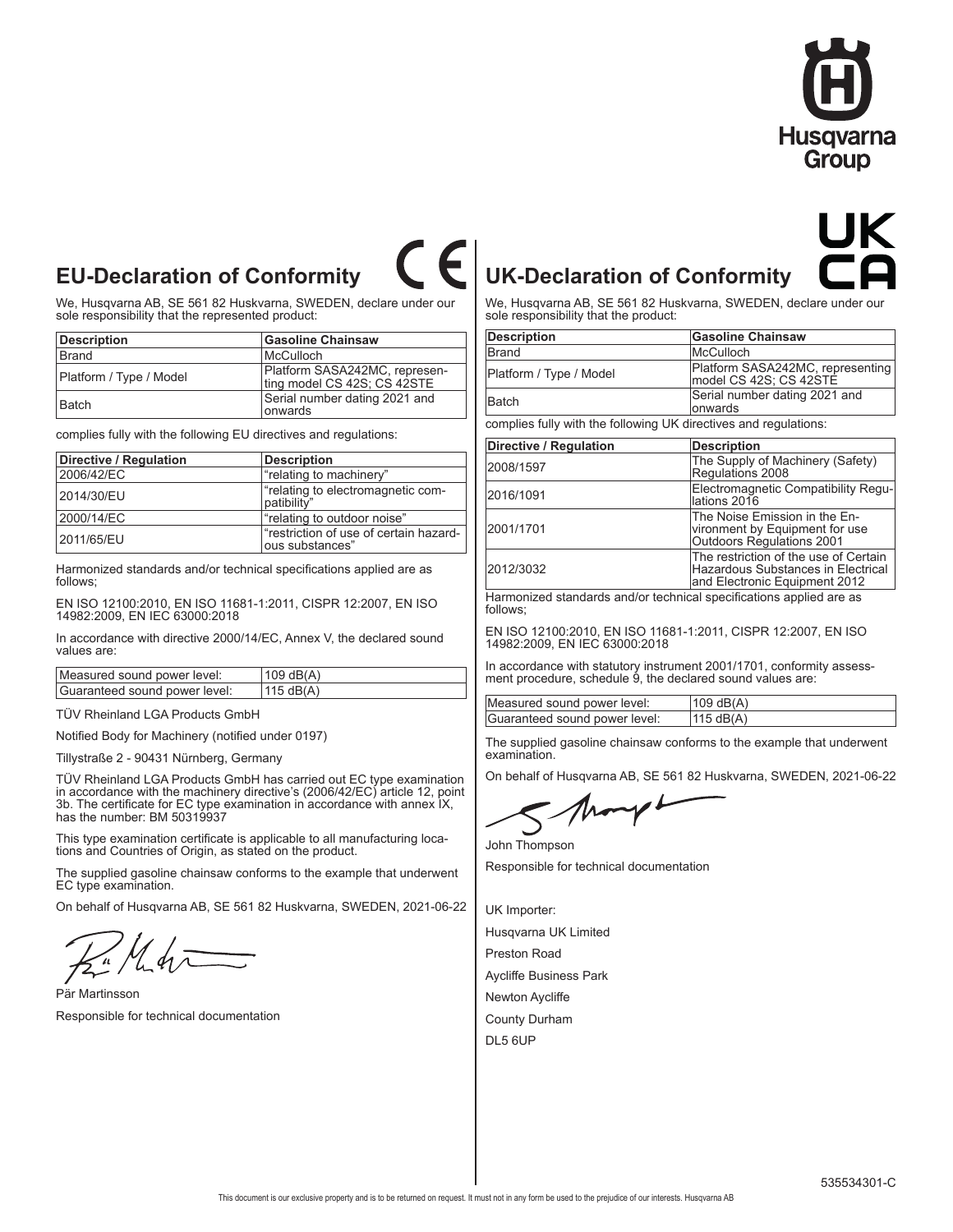**ВG Декларация за съответствие – ЕС<br>Ние, Низдуата AB, SE 561 82 Huskvarna, ШВЕЦИЯ, декларираме на своя собствена отговорност, че** 

| представеният продукт:                                                         |                                                              |
|--------------------------------------------------------------------------------|--------------------------------------------------------------|
| Описание                                                                       | Бензинов верижен трион                                       |
| Марка                                                                          | McCulloch                                                    |
| Платформа/вид/модел                                                            | Платформа SASA242MC, представяща модел CS 42S;<br>CS 42STE   |
| Партида                                                                        | Сериен номер, датиращ от 2021 г. и след това                 |
| отговаря напълно на следните директиви и регламенти на ЕС:                     |                                                              |
| Директива/регламент                                                            | Описание                                                     |
| 2006/42/EO                                                                     | "относно машините"                                           |
| 2014/30/EC                                                                     | "относно електромагнитната съвместимост"                     |
| 2000/14/EO                                                                     | "относно шумовите емисии в околната среда"                   |
| 2011/65/EC                                                                     | "ограничения за използване на определени опасни<br>вещества" |
| Приложените хармонизирани стандарти и/или технически спецификации са следните: |                                                              |

Приложените хармонизирани стандарти и/или технически спецификации са следните:<br>EN ISO 12100:2010, EN ISO 11681-1:2011, CISPR 12:2007, EN ISO 14982:2009, EN IEC 63000:2018

Съгласно Директива 2000/14/ЕО, приложение V, декларираните звукови стойности са: Измерено ниво на звукова мощност: 109 dB(A)

Гарантирано ниво на звукова мощност: 115 dB(A) TÜV Rheinland LGA Products GmbH Нотифициран орган за машинно оборудване (нотифициран под номер 0197.) Stangenstraße 1, 70771 Leinfelden-Echterdingen, Германия TÜV Rheinland LGA Products GmbH е извършила изпитване на ЕО типа в съответствие с директива относно машинното оборудване (2006/42/ЕО) член 12, точка 3b. Сертификатът за европейски изпитвания на моделите в съответствие с анекс IX е с номер: BM 50319937

Този сертификат за изследване на типа е приложим за всички местоположения на производство и страни на

произход, както е посочено на продукта. Доставеният бензинов верижен трион съответства на екземпляра, който е бил подложен на изпитване на типа

съгласно ЕО. От името на Husqvarna AB, SE 561 82 Huskvarna, ШВЕЦИЯ, 2021-06-22 г.

 $4\pi$  $\mu$ 

Pär Martinsson

Отговорен за техническата документация

### **BS EU – Deklaracija o usklađenosti**

| LU DUNIUIUUIU UUNIUUUIIUU<br>Mi, Husqvarna AB, SE 561 82 Huskvarna, ŠVEDSKA, izjavljujemo pod punom odgovornošću da predstavljeni proizvod:                                                                                                                         |                                                                  |  |
|---------------------------------------------------------------------------------------------------------------------------------------------------------------------------------------------------------------------------------------------------------------------|------------------------------------------------------------------|--|
| Opis                                                                                                                                                                                                                                                                | Benzinska motorna pila                                           |  |
| Brend                                                                                                                                                                                                                                                               | McCulloch                                                        |  |
| Platforma / tip / model                                                                                                                                                                                                                                             | Platforma SASA242MC koja predstavlja modele CS 42S;<br>ICS 42STE |  |
| Serija                                                                                                                                                                                                                                                              | Serijski broj s datumom od 2021 i nadalje                        |  |
| u potpunosti su u skladu sa sljedećim EU direktivama i propisima:                                                                                                                                                                                                   |                                                                  |  |
| Direktiva/propis                                                                                                                                                                                                                                                    | Opis                                                             |  |
| 2006/42/EC                                                                                                                                                                                                                                                          | "o mašinama"                                                     |  |
| 2014/30/EU                                                                                                                                                                                                                                                          | "o elektromagnetnoj kompatibilnosti"                             |  |
| 2000/14/EC                                                                                                                                                                                                                                                          | "o spoljnoj buci"                                                |  |
| 2011/65/EU                                                                                                                                                                                                                                                          | "o ograničenju upotrebe određenih opasnih supstanci"             |  |
| Harmonizirani standardi i/ili tehničke specifikacije koje su primijenjene su kako slijedi;<br>EN ISO 12100:2010, EN ISO 11681-1:2011, CISPR 12:2007, EN ISO 14982:2009. EN IEC 63000:2018<br>Prema Direktivi 2000/14/EC, Aneks V, deklarirane vrijednosti zvuka su: |                                                                  |  |

Izmjereni nivo jačine zvuka: 109 dB(A) Garantovani nivo jačine zvuka: 115 dB(A) TÜV Rheinland LGA Products GmbH

Obaviještena ustanova za mašine (obaviještena prema 0197)<br>Tillystraße 2 - 90431 Nürnberg, Germany<br>TÜV Rheinland LGA Products GmbH je proveo EC ispitivanje u skladu s članom 12, tačkom 3b direktive o mašinama (2006/42/EC). Certifikat ispitivanja EC tipa u skladu s aneksom IX je izdat pod brojem: BM 50319937<br>Takav certifikat primjenjiv je na sve proizvodne lokacije i zemlje porijekla, kako je i navedeno na proizvodu.<br>Isporučena

 $R^2$ Mati

## Pär Martinsson

odgovoran za tehničku dokumentaciju

**CS Prohlášení o shodě EU** My, společnost Husqvarna AB, SE 561 82 Huskvarna, ŠVÉDSKO, zcela zodpovědně prohlašujeme, že příslušný výrobek:

| Popis                                                                                   | Benzínová motorová pila                                        |
|-----------------------------------------------------------------------------------------|----------------------------------------------------------------|
| Značka                                                                                  | McCulloch                                                      |
| Platforma / typ / model                                                                 | Platforma SASA242MC, představující modely CS 42S;<br>ICS 42STE |
| Sarže                                                                                   | Výrobní číslo od roku 2021 a dále                              |
| je zcela ve shodě s následujícími směrnicemi a předpisy EU:                             |                                                                |
| Směrnice/předpis                                                                        | Popis                                                          |
| 2006/42/ES                                                                              | .o stroiních zařízeních"                                       |
| 2014/30/EU                                                                              | "o elektromagnetické kompatibilitě"                            |
| 2000/14/EC                                                                              | "o venkovním hluku"                                            |
| 2011/65/EU                                                                              | "o omezení používání některých nebezpečných látek"             |
| Platí následující harmonizované normy a/nebo technické specifikace;                     |                                                                |
| EN ISO 12100:2010 EN ISO 11681-1:2011 CISPR 12:2007 EN ISO 14982:2009 EN IEC 63000:2018 |                                                                |

EN ISO 12100:2010, EN ISO 11681-1:2011, CISPR 12:2007, EN ISO 14982:2009, EN IEC 63000:2018 Podle směrnice 2000/14/ES, příloha V, jsou deklarované hodnoty zvuku:

Naměřená hladina akustického výkonu: 109 dB(A) Garantovaná hladina akustického výkonu: 115 dB(A) TÜV Rheinland LGA Products GmbH

Ohlašovací úřad pro zařízení (ohlášeno pod číslem 0197)<br>Stangenstraße 1.70771 Leinfelden-Echterdingen, Německo<br>Společnost TUV Rheinland LGA Products GmbH provedla typovou zkoušku ES podle směrnice pro strojní zařízení<br>(20

 Pär Martinsson Osoba odpovědná za technickou dokumentaci



| Vi, Husqvarna AB, SE 561 82 Huskvarna, SVERIGE, erklærer under eget ansvar, at det repræsenterede produkt:                                                                                                                                                  |                                                                 |  |
|-------------------------------------------------------------------------------------------------------------------------------------------------------------------------------------------------------------------------------------------------------------|-----------------------------------------------------------------|--|
| Beskrivelse                                                                                                                                                                                                                                                 | Benzinkædesav                                                   |  |
| Mærke                                                                                                                                                                                                                                                       | McCulloch                                                       |  |
| Platform / type / model                                                                                                                                                                                                                                     | Platform SASA242MC, der repræsenterer model CS 42S;<br>CS 42STE |  |
| Batch                                                                                                                                                                                                                                                       | Serienumre fra 2021 og fremefter                                |  |
| overholder følgende EU-direktiver og bestemmelser:                                                                                                                                                                                                          |                                                                 |  |
| Direktiv/bestemmelser                                                                                                                                                                                                                                       | Beskrivelse                                                     |  |
| 2006/42/EF                                                                                                                                                                                                                                                  | "angående maskiner"                                             |  |
| 2014/30/EU                                                                                                                                                                                                                                                  | "angående elektromagnetisk kompatibilitet"                      |  |
| 2000/14/EF                                                                                                                                                                                                                                                  | "vedrørende udendørs støi"                                      |  |
| 2011/65/EU                                                                                                                                                                                                                                                  | "begrænsning af anvendelsen af visse farlige stoffer"           |  |
| Harmoniserede standarder og/eller tekniske specifikationer anvendt er følgende:<br>EN ISO 12100:2010. EN ISO 11681-1:2011. CISPR 12:2007. EN ISO 14982:2009. EN IEC 63000:2018<br>I henhold til direktiv 2000/14/EF, bilag V, er de deklarerede lydværdier: |                                                                 |  |
| Målt støjniveau:                                                                                                                                                                                                                                            | 109 dB(A)                                                       |  |
| Garanteret støiniveau:                                                                                                                                                                                                                                      | 115 dB(A)                                                       |  |
| THV Rhoinland LGA Products GmbH                                                                                                                                                                                                                             |                                                                 |  |

TUV Rheinland LGA Products GmH<br>Elempion de Capacity (of Products GmH)<br>Tillystraße 2 - 90431 Nürnberg, Germany<br>Tillystraße 2 - 90431 Nürnberg, Germany<br>artikel 12, pkt. 3b. Typegodkendelsen for EF-typeafprøvning i henhold t På vegne af Husqvarna AB, SE 561 82 Huskvarna, SVERIGE, 2021-06-22

 $\frac{1}{4}$  M dr

Pär Martinsson

## Ansvarlig for tekniske dokumentation

**DE EU-Konformitätserklärung** Wir, Husqvarna AB, SE 561 82 Huskvarna, SCHWEDEN, erklären in alleiniger Verantwortung, dass das Gerät Folgenem genügt:

| Beschreibung                                                                                                                                                              | Benzinmotorsäge                                                 |  |
|---------------------------------------------------------------------------------------------------------------------------------------------------------------------------|-----------------------------------------------------------------|--|
| Marke                                                                                                                                                                     | McCulloch                                                       |  |
| Plattform/Tvp/Modell                                                                                                                                                      | Plattform SASA242MC, Modelle CS 42S; CS 42STE                   |  |
| Charge                                                                                                                                                                    | Seriennummer ab Baujahr 2021                                    |  |
| Es erfüllt die folgenden EU-Vorschriften und -Richtlinien:                                                                                                                |                                                                 |  |
| Richtlinie/Verordnung                                                                                                                                                     | Beschreibung                                                    |  |
| 2006/42/EG                                                                                                                                                                | I.Uber Maschinen"                                               |  |
| 2014/30/EG                                                                                                                                                                | <b>EMV-Richtlinie</b>                                           |  |
| 2000/14/EG                                                                                                                                                                | "über umweltbelastende Geräuschemissionen"                      |  |
| 2011/65/EG                                                                                                                                                                | "Beschränkung der Verwendung bestimmter gefährlicher<br>Stoffe" |  |
| Harmonisierte Normen und/oder technische Spezifikationen gelten wie folgt:<br>EN ISO 12100:2010, EN ISO 11681-1:2011, CISPR 12:2007, EN ISO 14982:2009, EN IEC 63000:2018 |                                                                 |  |

EN ISO 12100:2010, EN ISO 11681-1:2011, CISPR 12:2007, EN ISO 14982:2009, EN IEC 63000:2018 Gemäß der Richtlinie 2000/14/EG, Anhang V, lauten die angegebenen Schallwerte:

| Gemessener Schallleistungspegel:                             | 109 dB(A) |
|--------------------------------------------------------------|-----------|
| Garantierter Schallleistungspegel:                           | 115 dB(A) |
| TUV Rheinland LGA Products GmbH                              |           |
| Annomoldata Prüfetalla für Maschinan (annomoldat untar 0197) |           |

Angemeldete Prüfstelle für Maschinen (angemeldet unter 0197)<br>Stangenstraße 1, 70771 Leinfelden-Echterdingen, Deutschland<br>TUV Rheinland LGA Products GmbH hat die EG-Baumusterprüfung gemäß Maschinenrichtlinie (2006/42/EG) Ar 50319937

Wie auf dem Produkt angegeben, ist diese Baumusterprüfbescheinigung für alle Produktionsstandorte und Ursprung-

sländer gültig.<br>Die gelieferte Benzinmotorsäge entspricht dem Geräteexemplar, das die EG-Typenprüfung durchlaufen hat.<br>Im Auftrag von Husqvarna AB, SE 561 82 Huskvarna, SCHWEDEN, 2021-06-22

 $\frac{1}{4}$  / L d  $\bar{\lambda}$ 

Pär Martineeon Pär Martinsson Verantwortlich für die technische Dokumentation

**EL**<br>Εμείς, η Husqvarna AB, SE 561 82 Huskvarna, Σουηδία, δηλώνουμε με αποκλειστική μας ευθύνη ότι το απεικονιζόμενο<br>προϊόν:

| Περιγραφή                                                                                                                                                                              | Αλυσοπρίονο βενζίνης                                    |  |
|----------------------------------------------------------------------------------------------------------------------------------------------------------------------------------------|---------------------------------------------------------|--|
| Μάρκα                                                                                                                                                                                  | McCulloch                                               |  |
| Πλατφόρμα / Τύπος / Μοντέλο                                                                                                                                                            | Πλατφόρμα SASA242MC, για τα μοντέλα CS 42S; CS<br>42STE |  |
| Παρτίδα                                                                                                                                                                                | Αριθμός σειράς με ημερομηνία 2021 και μεταγενέστερη     |  |
| συμμορφώνεται πλήρως με τις ακόλουθες οδηγίες και τους κανονισμούς της ΕΕ:                                                                                                             |                                                         |  |
| Οδηγία/Κανονισμός                                                                                                                                                                      | Περιγραφή                                               |  |
| 2006/42/EK                                                                                                                                                                             | "σχετικά με τις μηχανές"                                |  |
| 2014/30 / EE                                                                                                                                                                           | "σχετικά με την ηλεκτρομαγνητική συμβατότητα"           |  |
| 2000/14/EK                                                                                                                                                                             | "σχετικά με τον θόρυβο σε εξωτερικούς χώρους"           |  |
| 2011/65/EE                                                                                                                                                                             | "περιορισμό της χρήσης ορισμένων επικίνδυνων ουσιών"    |  |
| Τα εναρμονισμένα πρότυπα ή/και οι τεχνικές προδιαγραφές που εφαρμόζονται είναι τα εξής:<br>EN ISO 12100:2010, EN ISO 11681-1:2011, CISPR 12:2007, EN ISO 14982:2009, EN IEC 63000:2018 |                                                         |  |
| Σύμφωνα με την οδηγία 2000/14/ΕΚ, παράρτημα V, οι δηλωμένες τιμές ήχου είναι:                                                                                                          |                                                         |  |
| Μετρούμενη στάθμη ηχητικής ισχύος:                                                                                                                                                     | 109 dB(A)                                               |  |
| Εγγυημένη στάθμη ηχητικής ισχύος:                                                                                                                                                      | 115 dB(A)                                               |  |
|                                                                                                                                                                                        |                                                         |  |

<u>| 1115 dB(A)</u><br>ΤUV Rheinland LGA Products GmbH<br>Κοινοποιημένος φορέας για τα μηχανήματα (κοινοποίηση σύμφωνα με το 0197)<br>Τillystraβe 2 - 90431 Númberg, Germany<br>Στην TUV Rheinland LGA Products GmbH διενεργήθηκε εξέταση τύπο

αναφέρονται στο προϊόν.<br>Το παρεχόμενο αλυσοπρίονο βενζίνης συμφωνεί με το δείγμα που υποβλήθηκε σε εξέταση τύπου ΕΚ.<br>Εξ ονόματος της Husqvarna AB, SE 561 82 Huskvarna, Σουηδία, 2021-06-22

Mar  $\tilde{\phantom{a}}$ 

 Pär Martinsson Υπεύθυνος για την τεχνική τεκμηρίωση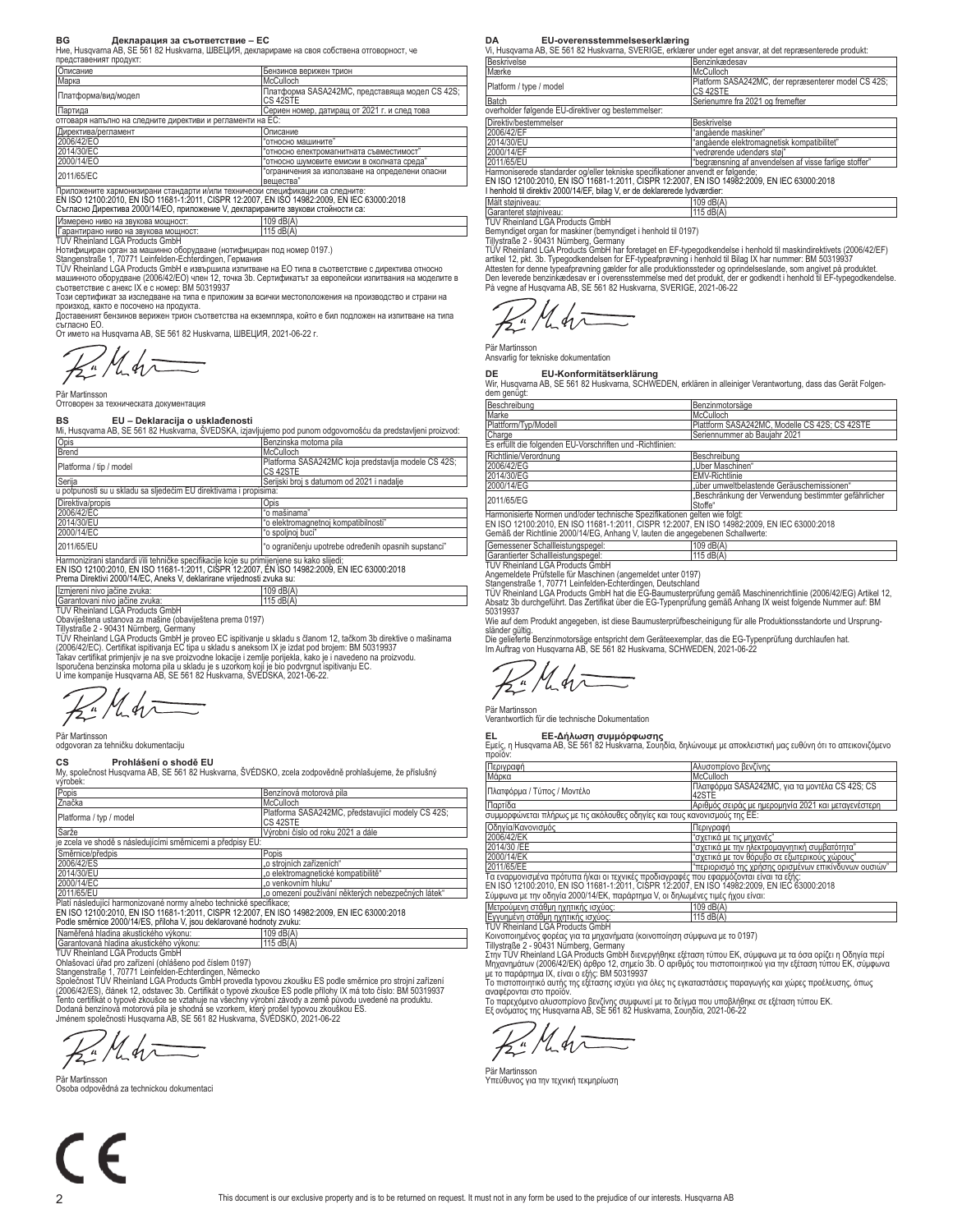**ES EU - Declaración de conformidad**<br>Nosotros, Husqvarna AB, SE 561 82 Huskvarna, SUECIA, declaramos bajo nuestra exclusiva responsabilidad que el producto representado:

| Descripción                                                                                                                                                                                                                                                      | Motosierra a gasolina                                                      |
|------------------------------------------------------------------------------------------------------------------------------------------------------------------------------------------------------------------------------------------------------------------|----------------------------------------------------------------------------|
| Marca                                                                                                                                                                                                                                                            | McCulloch                                                                  |
| Plataforma/tipo/modelo                                                                                                                                                                                                                                           | Plataforma SASA242MC, que representa los modelos CS<br>42S: CS 42STE       |
| Lote                                                                                                                                                                                                                                                             | Número de serie a partir del año 2021 y en adelante                        |
| Cumple las siguientes directivas y normas de la UE:                                                                                                                                                                                                              |                                                                            |
| Directiva/Norma                                                                                                                                                                                                                                                  | Descripción                                                                |
| 2006/42/CE                                                                                                                                                                                                                                                       | l"relativa a las máquinas"                                                 |
| 2014/30/UE                                                                                                                                                                                                                                                       | "relativa a la compatibilidad electromagnética"                            |
| 2000/14/CE                                                                                                                                                                                                                                                       | "relativa al ruido en exteriores"                                          |
| 2011/65/UE                                                                                                                                                                                                                                                       | "restricciones a la utilización de determinadas sustancias<br>lpeligrosas" |
| Las normas armonizadas o especificaciones técnicas aplicadas son las siguientes:<br>EN ISO 12100:2010, EN ISO 11681-1:2011, CISPR 12:2007, EN ISO 14982:2009, EN IEC 63000:2018<br>Según la directiva 2000/14/CE, anexo V, los valores acústicos declarados son: |                                                                            |
| Nivel de potencia acústica medida:                                                                                                                                                                                                                               | 109 dB(A)                                                                  |

Nivel acústico garantizado: 115 dB(A) TÜV Rheinland LGA Products GmbH

Organismo notificado para la Directiva relativa a las máquinas (notificado bajo el código 0197).<br>Stangenstraße 1, 70771 Leinfelden-Echterdingen, Alemania<br>TUV Rheinland LGA Products GmbH ha efectuado el examen de tipo CE co (2006/42/CE), artículo 12, apartado 3b. El certificado de examen tipo CE conforme con el anexo IX, tiene el número: BM 50319937

Este certificado de examen se aplica a todas las instalaciones de fabricación y países de origen, tal y como se declara en el producto.

La motosierra a gasolina concuerda con la muestra sometida al examen tipo CE. En nombre de Husqvarna AB, SE 561 82 Huskvarna, SUECIA, 2021-06-22

Mañ  $\widetilde{\mathcal{L}}$ 

Pär Martinsson

Responsable de la documentación técnica

### **ET EL-i vastavusdeklaratsioon**

## Lite, Husqvarna AB, SE 561 82 Huskvarna, ROOTSI, deklareerime ainuvastutusel, et kirjeldatud toode:<br>Kirjeldus (Kirjeldatud toode: Bensiinimootoriga kettsaag Kirjeldus<br>Kaubamärk McCulloch McCulloch McCulloch<br>Platvorm/tüüp/mudel Platvorm SASA242MC, mille alla kuulub mudelite CS 42S;<br>Platvorm/tüüp/mudel S<sub>42STE</sub> Partii Seerianumber alates 2021. aastas vastab täielikult järgmistele EÜ direktiividele ja eeskirjadele: Direktiiv/eeskiri Kirjeldus 2006/42/EÜ "masinadirektiiv" 2014/30/EL "elektromagnetilise ühilduvuse direktiiv"

| 120 14/JU/LL                                                                                                                                                                      | i "cicku viliauliculisc ulilluuvusc ulickulv                       |
|-----------------------------------------------------------------------------------------------------------------------------------------------------------------------------------|--------------------------------------------------------------------|
| 2000/14/EU                                                                                                                                                                        | l.välitingimustes kasutatavate seadmete müra direktiiv"            |
| 2011/65/EL                                                                                                                                                                        | Ldirektiiv teatavate ohtlike ainete kasutamise piiramise<br>kohta" |
| Kohalduvad järgmised ühtlustatud standardid ja/või tehnilised spetsifikatsioonid:<br>EN ISO 12100.2010. EN ISO 11681-1:2011. CISPR 12:2007. EN ISO 14982:2009. EN IEC 63000:2018. |                                                                    |

EN ISO 12100:2010, EN ISO 11681-1:2011, CISPR 12:2007, EN ISO 14982:2009, EN IEC 63000:2018 Vastavalt direktiivi 2000/14/EÜ V lisale on deklareeritud heliväärtused järgmised:

Mõõdetud helivõimsuse tase: 109 dB(A) Garanteeritud helivõimsuse tase: 115 dB(A) TÜV Rheinland LGA Products GmbH Teavitatud asutus masinate puhul (teavitatud 0197 alusel). Stangenstraße 1, 70771 Leinfelden-Echterdingen, Saksamaa TÜV Rheinland LGA Products GmbH on teinud EÜ tüübikontrolli vastavalt masinadirektiivi (2006/42/EÜ) artikli 12 punktile 3b. EU tüübikontrolli sertifikaat, mis vastab Iisale IX on tähistatud järgmise numbriga: BM 50319937<br>See tüübikontrolli sertifikaat kehtib kõikidele tootel viidatud tootmiskohtadele ja päritoluriikidele.<br>Tarnitud bensiini

Y 4

Pär Martinsson

### Tehnilise dokumentatsiooni eest vastutaja

**FI EU:n vaatimustenmukaisuusvakuutus**<br>Husqvarna AB, SE 561 82 Huskvarna, RUOTSI, vakuuttaa täten, että oheinen tuote:

| Husqvarna AB. SE 561 82 Huskvarna. RUOTSI. Vakuuttaa taten. että oneinen tuote:          |                                                        |  |
|------------------------------------------------------------------------------------------|--------------------------------------------------------|--|
| Kuvaus                                                                                   | Bensiinikäyttöinen moottorisaha                        |  |
| Tuotemerkki                                                                              | McCulloch                                              |  |
| Alusta / Tyyppi / Malli                                                                  | Alusta SASA242MC, edustaa malleia CS 42S; CS 42STE     |  |
| Erä                                                                                      | Sarianumero 2021 alkaen                                |  |
| vastaa täysin seuraavien EU:n direktiivien ja asetusten vaatimuksia:                     |                                                        |  |
| Direktiivi/asetus                                                                        | Kuvaus                                                 |  |
| 2006/42/EY                                                                               | Konedirektiivi                                         |  |
| 2014/30/EU                                                                               | EMC-direktiivi                                         |  |
| 2000/14/EY                                                                               | Melupäästödirektiivi                                   |  |
| 2011/65/EU                                                                               | Tiettvien vaarallisten aineiden käytön raioittamisesta |  |
|                                                                                          | Iannettu direktiivi                                    |  |
| Asiassa sovelletaan seuraavia yhdenmukaistettuja standardeja ja/tai teknisiä määräyksiä: |                                                        |  |

Asiassa sovelletaan seuraavia yhdenmukaistettuja standardeja ja/tai teknisiä määräyksiä; EN ISO 12100:2010, EN ISO 11681-1:2011, CISPR 12:2007, EN ISO 14982:2009, EN IEC 63000:2018

Direktiivin 2000/14/EY liitteen V mukaan ilmoitetut ääniarvot ovat: Mitattu äänitehotaso: 109 dB(A)<br>Taattu äänitehotaso: 115 dB(A) 115 dB(A)

|Taattu äänitehotaso:<br>TUV Rheinland LGA Products GmbH<br>Konedirektiivin ilmoitettu laitos (ilmoitettu 0197).

Stangenstraße 1, 70771 Leinfelden-Echterdingen, Saksa<br>TÜV Rheinland LGA Products GmbH on suorittanut EY-tyyppitarkastuksen konedirektiivin (2006/42/EY) artiklan 12,<br>kohdan 3b mukaisesti. Liitteen IX mukaisesti suoritetun E

 $K_{\!\!\mu}$  / L dr

 Pär Martinsson Teknisestä dokumentaatiosta vastaava edustaja

## **FR Déclaration de conformité UE**<br>Nous, Husqvarna AB, SE 561 82 Huskvarna, SUÈDE, déclarons sous notre responsabilité exclusive que le produit

| représenté :                                                                                                                                                                                                                                                           |                                                                                      |  |
|------------------------------------------------------------------------------------------------------------------------------------------------------------------------------------------------------------------------------------------------------------------------|--------------------------------------------------------------------------------------|--|
| Description                                                                                                                                                                                                                                                            | Tronconneuse à essence                                                               |  |
| Marque                                                                                                                                                                                                                                                                 | McCulloch                                                                            |  |
| Plate-forme / Type / Modèle                                                                                                                                                                                                                                            | Plate-forme SASA242MC, représentant le lot de modèles<br>CS 42S: CS 42STE            |  |
| Lot                                                                                                                                                                                                                                                                    | Numéro de série à partir de 2021                                                     |  |
| est entièrement conforme à la réglementation et aux directives de l'UE suivantes :                                                                                                                                                                                     |                                                                                      |  |
| Directive/Réglementation                                                                                                                                                                                                                                               | Description                                                                          |  |
| 2006/42/EC                                                                                                                                                                                                                                                             | « relative aux machines »                                                            |  |
| 2014/30/UE                                                                                                                                                                                                                                                             | « relative à la compatibilité électromagnétique »,                                   |  |
| 2000/14/EC                                                                                                                                                                                                                                                             | « relative au bruit extérieur »                                                      |  |
| 2011/65/UE                                                                                                                                                                                                                                                             | « relative à la limitation de l'utilisation de certaines<br>substances dangereuses » |  |
| Les normes harmonisées et/ou les spécifications techniques appliquées sont comme suit :<br>EN ISO 12100:2010. EN ISO 11681-1:2011. CISPR 12:2007. ÉN ISO 14982:2009. EN IEC 63000:2018<br>Selon la directive 2000/14/CE, annexe V, les valeurs sonores déclarées sont: |                                                                                      |  |
| Niveau de puissance acoustique mesuré :                                                                                                                                                                                                                                | 109 dB(A)                                                                            |  |
| Nivoou de puissance coquetique gerenti :                                                                                                                                                                                                                               | $44E$ $AD(A)$                                                                        |  |

<u>Niveau de puissance acousique gar</u><br>TUV Rheinland LGA Products GmbH

TUV Rheinland LGA Products GmbH<br>Crganisme notifié pour les machines (notifié sous 0197)<br>Stangenstraße 1, 70771 Leinfelden-Echterdingen, Allemagne<br>TUV Rheinland LGA Products GmbH a procédé à des tests de type européen confo

numéro : BM 50319937 Le certificat d'examens de ce type s'applique à l'ensemble des sites de fabrication et pays d'origine, comme indiqué sur le produit.

La tronçonneuse à essence livrée est conforme à l'exemplaire qui a été soumis au test de type CE. Pour le compte de Husqvarna AB, SE 561 82 Huskvarna, SUÈDE, 2021-06-22

 $4\pi$ u

Pär Martinsson

Responsable de la documentation technique

**HR EU-Izjava o sukladnosti** Tvrtka Husqvarna AB, SE 561 82 Huskvarna, ŠVEDSKA izjavljuje pod izričitom odgovornosti kako je predstavljeni

| proizvod:                                                                                                                                                                                                                                                 |                                                                  |  |
|-----------------------------------------------------------------------------------------------------------------------------------------------------------------------------------------------------------------------------------------------------------|------------------------------------------------------------------|--|
| Opis                                                                                                                                                                                                                                                      | Benzinska motorna pila                                           |  |
| Marka                                                                                                                                                                                                                                                     | McCulloch                                                        |  |
| Platforma / Vrsta / Model                                                                                                                                                                                                                                 | Platforma SASA242MC, zastupljenost za modele CS 42S;<br>CS 42STE |  |
| Grupa                                                                                                                                                                                                                                                     | Serijski brojevi iz 2021. i noviji                               |  |
| u potpunosti sukladan sljedećim EU direktivama i propisima:                                                                                                                                                                                               |                                                                  |  |
| Direktiva/propis                                                                                                                                                                                                                                          | Opis                                                             |  |
| 2006/42/EC                                                                                                                                                                                                                                                | "koja se odnosi na strojeve"                                     |  |
| 2014/30/EU                                                                                                                                                                                                                                                | "koja se odnosi na elektromagnetsku kompatibilnost"              |  |
| 2000/14/EC                                                                                                                                                                                                                                                | "koja se odnosi na vanisku buku"                                 |  |
| 2011/65/EU                                                                                                                                                                                                                                                | l.o ograničeniu uporabe određenih opasnih tvari"                 |  |
| Primijenjeni harmonizirani standardi i/ili tehničke specifikacije su sljedeći;<br>EN IŚO 12100:2010, EN ISO 11681-1:2011, CISPR 12:2007, EN ISO 14982:2009, EN IEC 63000:2018<br>Prema Direktivi 2000/14/EC, Dodatak V, deklarirane vrijednosti zvuka su: |                                                                  |  |
| Izmjerena jakost zvuka:                                                                                                                                                                                                                                   | 109 dB(A)                                                        |  |
|                                                                                                                                                                                                                                                           |                                                                  |  |

Zajamčena razina jakosti zvuka:<br>TUV Rheinland LGA Products GmbH

TUV Rheinland LGA Products GmbH<br>Prijavljeno tijelo za strojeve (prijavljeno pod 0197)<br>Stangenstraße 1, 70771 Leinfelden-Echterdingen, Njemačka<br>TUV Rheinland LGA Products GmbH je proveo EΣ tripno isptivanje u skladu s dire

4 dz

 Pär Martinsson Odgovorna osoba za tehničku dokumentaciju

**HU EU megfelelőségi nyilatkozat** A Husqvarna AB, SE 561 82 Huskvarna, SVÉDORSZÁG a saját felelősségére kijelenti, hogy a jelzett termék:

| רז ועסעימוזומ רוט, טב טט ו טב ו ועסגימוזומ, ט יבטטו <i>ו</i> טברט מ סמןמו וטוטוססטעטוט גווטוטוווו, ווטעץ מ וטובטוג נטוווטג                                                       |                                                                             |  |
|----------------------------------------------------------------------------------------------------------------------------------------------------------------------------------|-----------------------------------------------------------------------------|--|
| Leírás                                                                                                                                                                           | Benzines láncfűrész                                                         |  |
| Márka                                                                                                                                                                            | McCulloch                                                                   |  |
| Platform / Típus / Modell                                                                                                                                                        | SASA242MC platform, amelyhez a CS 42S; CS 42STE<br>típusok tartoznak        |  |
| Kötea                                                                                                                                                                            | 12021-es és úiabb sorozatszámok                                             |  |
| teljes mértékben megfelel a következő EU-irányelveknek és rendeleteknek:                                                                                                         |                                                                             |  |
| Iránvelv/rendelet                                                                                                                                                                | Leírás                                                                      |  |
| 2006/42/EK                                                                                                                                                                       | "gépre vonatkozó"                                                           |  |
| 2014/30/EU                                                                                                                                                                       | "elektromágneses megfelelőségre vonatkozó"                                  |  |
| 2000/14/EK                                                                                                                                                                       | "kültéri zaikibocsátásra vonatkozó"                                         |  |
| 2011/65/EU                                                                                                                                                                       | "bizonyos veszélyes anyagok alkalmazásának korlá-<br>tozásával kapcsolatos" |  |
| Az alábbi harmonizált szabványok és/vagy műszaki előírások kerültek alkalmazásra;                                                                                                |                                                                             |  |
| EN ISO 12100:2010, EN ISO 11681-1:2011, CISPR 12:2007, EN ISO 14982:2009, EN IEC 63000:2018<br>A 2000/14/EK irányelv V. melléklete szerint a deklarált hangértékek a következők: |                                                                             |  |
| Mért hangteljesítmény szint:                                                                                                                                                     | 109 dB (A)                                                                  |  |
| Garantált hangerőszint:                                                                                                                                                          | 115 dB $(A)$                                                                |  |

Garantált hangerőszint: 115 dB (A) TÜV Rheinland LGA Products GmbH

Bejelentett szervezet a gépekhez (0197 sz. bejelentés).<br>Stangenstraße 1, 70771 Leinfelden-Echterdingen, Németország<br>A TÜV Rheinland LGA Products GmbH EK-típusvizsgálatot végzett a gépekről szóló irányelv (2006/42/EK) 12. c viseli: BM 50319937

A típusvizsgálati tanúsítvány a terméken jelzettek szerint minden gyártási helyre és országra érvényes.<br>A szállított benzin láncfürész megfelel az EC-tipusvizsgálaton átesett példának.<br>A Husqvarna AB képviseletében, SE 561

ى -

 Pär Martinsson A műszaki dokumentációk felelőse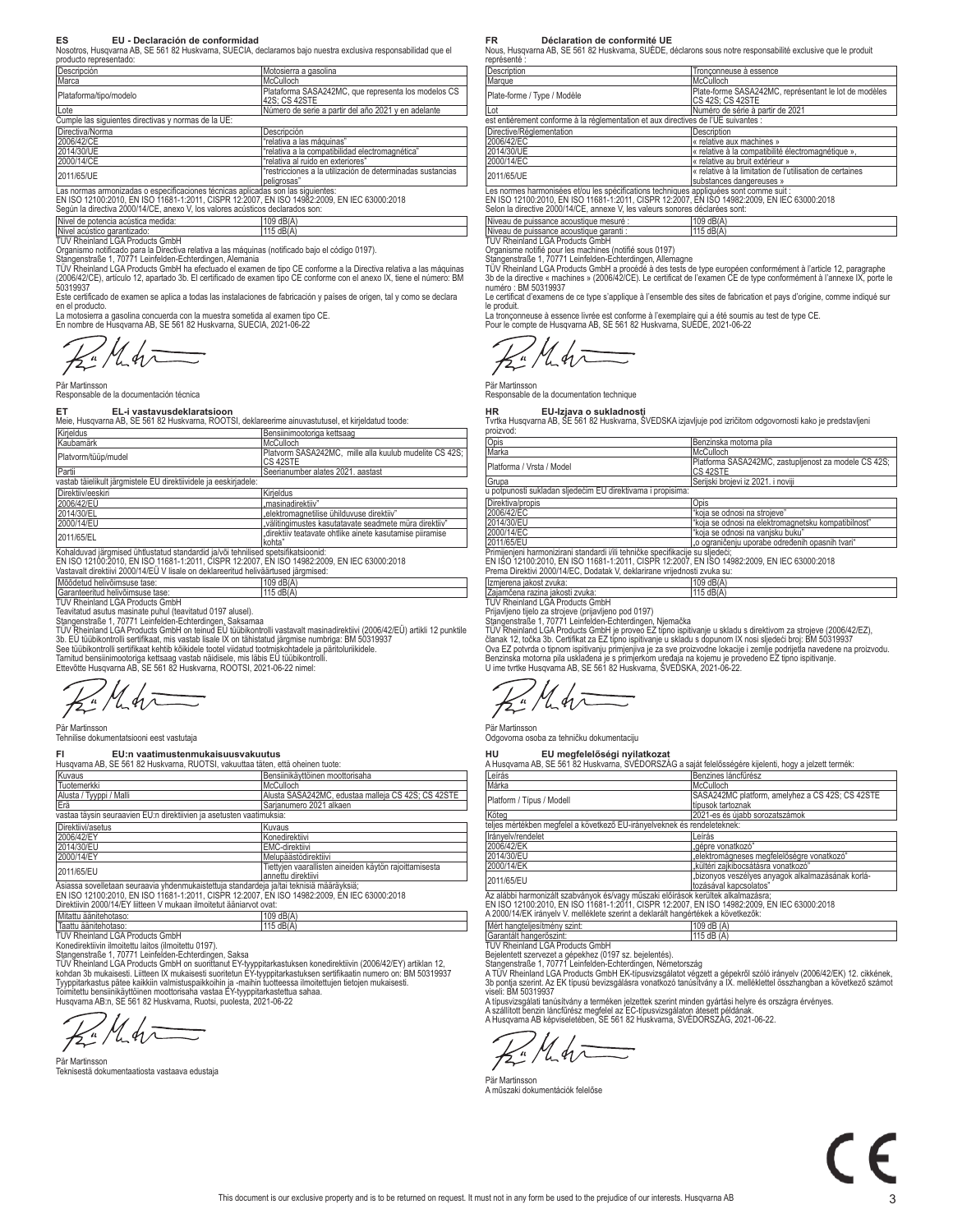## **IT UE - Dichiarazione di conformità Husqvarna AB, SE-561 82 Hustavarna AB, SE-561 82 Hustavaro Sotto indicato:**

| Husqvarna AB, SE-561 62 Huskvarna, Svezia, gičnjara sotto ja propria esclusiva responsabilita čne il progotto indicato:                                                                                                                                     |                                                                     |                                                                     |
|-------------------------------------------------------------------------------------------------------------------------------------------------------------------------------------------------------------------------------------------------------------|---------------------------------------------------------------------|---------------------------------------------------------------------|
|                                                                                                                                                                                                                                                             | Descrizione                                                         | Motosega a benzina                                                  |
|                                                                                                                                                                                                                                                             | Marchio                                                             | McCulloch                                                           |
|                                                                                                                                                                                                                                                             | Piattaforma / Tipo / Modello                                        | Piattaforma SASA242MC, rappresentante i modelli CS<br>42S: CS 42STE |
|                                                                                                                                                                                                                                                             | Lotto                                                               | A partire dal numero di serie 2021                                  |
|                                                                                                                                                                                                                                                             | È totalmente conforme alle direttive e alle norme dell'UE sequenti: |                                                                     |
|                                                                                                                                                                                                                                                             | Direttiva/norma                                                     | Descrizione                                                         |
|                                                                                                                                                                                                                                                             | 2006/42/CE                                                          | "relativa alle macchine"                                            |
|                                                                                                                                                                                                                                                             | 2014/30/UE                                                          | "sulla compatibilità elettromagnetica"                              |
|                                                                                                                                                                                                                                                             | 2000/14/CE                                                          | "sul rumore esterno"                                                |
|                                                                                                                                                                                                                                                             | 2011/65/UE                                                          | "restrizione dell'uso di determinate sostanze pericolose"           |
| Le norme armonizzate e/o le specifiche tecniche applicate sono le sequenti;<br>EN ISO 12100:2010, EN ISO 11681-1:2011, CISPR 12:2007, EN ISO 14982:2009, EN IEC 63000:2018<br>Secondo la direttiva 2000/14/CE, Allegato V, i valori sonori dichiarati sono: |                                                                     |                                                                     |
|                                                                                                                                                                                                                                                             | Livello di potenza acustica misurato:                               | $109$ dB(A)                                                         |
|                                                                                                                                                                                                                                                             |                                                                     |                                                                     |

Livello di potenza acustica garantito: 115 dB(A) Livello di potenza acustica garantito:<br>TÜV Rheinland LGA Products GmbH

Organismo accreditato per il macchinario (accreditamento 0197)<br>Stangenstraße 1, 70771 Leinfelden-Echterdingen, Germania<br>TUV Rheinland LGA Products GmbH ha eseguito il controllo di omologazione CE in base alla direttiva sul

Questo controllo di omologazione si applica a tutti i siti produttivi e paesi d'origine, così come riportati sul prodotto.<br>La motosega a benzina è conforme al campione sottoposto a controllo CE.<br>Per conto di Husqvarna AB,

 $M_{\star}$  $\epsilon$ 

Z Pär Martinsson

Responsabile della documentazione tecnica

**LT**<br>Mes, "Husqvarna AB", SE 561 82 Huskvarna, ŠVEDIJA, savo atsakomybe pareiškiame, kad pateiktas gaminys:

| Aprašas                                               | Benzininis grandininis pjūklas                               |  |
|-------------------------------------------------------|--------------------------------------------------------------|--|
| Prekės ženklas                                        | I.McCulloch"                                                 |  |
| Platforma / tipas / modelis                           | Platforma SASA242MC, atitinkami modeliai CS 42S: CS<br>42STE |  |
| Partija                                               | Serijos numeriu data nuo 2021                                |  |
| visiškai atitinka šias ES direktyvas ir reikalavimus: |                                                              |  |
| Direktyva / reikalavimas                              | Aprašas                                                      |  |
| 2006/42/EB                                            | "dėl mašinu"                                                 |  |
| 2014/30/ES                                            | dėl elektromagnetinio suderinamumo"                          |  |
| 2000/14/EB                                            | ldėl triukšmo lauke"                                         |  |
| 2011/65/ES                                            | "dėl tam tikrų pavojingų medžiagų naudojimo"                 |  |
| .<br>1011                                             |                                                              |  |

Taikomi darnieji standartai ir (arba) techninės specifikacijos; EN ISO 12100:2010, EN ISO 11681-1:2011, CISPR 12:2007, EN ISO 14982:2009, EN IEC 63000:2018 Pagal Direktyvos 2000/14/EB V priedą deklaruojamos garso vertės yra šios: Išmatuotas triukšmingumo lygis: 109 dB(A)<br>Garantuotas triukšmingumas: 115 dB(A) Garantuotas triukšmingumas: 115 dB(A) TÜV Rheinland LGA Products GmbH

Notifikuotoji įstaiga dėl įrenginių (jei apie įrenginį pranešta pagal 0197),<br>Stangenstraße 1, 70771 Leinfelden-Echterdingen, Vokietija<br>Bendrovė "TŪV Rheinland LGA Products GmbH", laikydamasi Mašinų direktyvos (2006/42/EB) reikalavimų, atliko EB tipo patikrą. EB tipo patikros sertifikato numeris pagal IX priedą: BM 50319937<br>Šis tipo patikros sertifikatas galioja visoms gamybos vietoms ir kilmės šalims, nurodytoms gaminio etiketėje.<br>Pristatyt

Mar

Pär Martinsson

Atsakingas už techninę dokumentaciją

**LV ES atbilstības deklarācija** Ar šo mēs, Husqvarna AB, SE 561 82 Huskvarna, ZVIEDRIJĀ, ar pilnu atbildību apliecinām, ka šis izstrādājums: Apraksts Ķēdes zāģis ar benzīna dzinēju

| pouuvu                                                                                                                                                                                                                                                     | <u>HOUGO LUGIO UI DONENIU ULINOIU</u>                     |
|------------------------------------------------------------------------------------------------------------------------------------------------------------------------------------------------------------------------------------------------------------|-----------------------------------------------------------|
| Zīmols                                                                                                                                                                                                                                                     | McCulloch                                                 |
| Platforma/tips/modelis                                                                                                                                                                                                                                     | Platforma SASA242MC, attēlotie modeli CS 42S; CS<br>42STE |
| Partija                                                                                                                                                                                                                                                    | Sērijas numurs no 2021. gada un vēlāk                     |
| pilnībā atbilst šādām ES direktīvām un noteikumiem:                                                                                                                                                                                                        |                                                           |
| Direktīva/regula                                                                                                                                                                                                                                           | Apraksts                                                  |
| 2006/42/EK                                                                                                                                                                                                                                                 | par mašīnām                                               |
| 2014/30/EK                                                                                                                                                                                                                                                 | par elektromagnētisko savietojamību                       |
| 2000/14/EK                                                                                                                                                                                                                                                 | par trokšna emisiju vidē                                  |
| 2011/65/EK                                                                                                                                                                                                                                                 | noteiktu bīstamu vielu lietošanas<br>ierobežoiums         |
| Ir lietoti šādi saskanotie standarti un/vai tehniskie dati (specifikācijas):<br>EN ISO 12100:2010. EN ISO 11681-1:2011. CISPR 12:2007. EN ISÓ 14982:2009. EN IEC 63000:2018<br>Saskanā ar Direktīvas 2000/14/EK V pielikumu deklarētās skanas vērtības ir: |                                                           |
| Izmērītais skanas iaudas līmenis:                                                                                                                                                                                                                          | 109 dB(A)                                                 |
| Garantētais skanas iaudas līmenis:                                                                                                                                                                                                                         | 115 dB(A)                                                 |
| <b>TUV Rheinland LGA Products GmbH</b>                                                                                                                                                                                                                     |                                                           |

Informētā ar mašīnām saistītā valsts iestāde (pilnvarotās iestādes numurs 0197)

Stangenstraße 1, 70771 Leinfelden-Echterdingen, Vācija<br>Iestāde TUV Rheinland LGA Products GmbH ir veikusi EK tipveida pārbaudi saskaņā ar Mašīnu direktīvas (2006/42/EK)<br>12. sadaļas 3.b punktu. EK direktīvu prasībām piemēro 50319937

Sāda veida pārbaudes sertifikāts ir attiecināms uz visām izgatavošanas vietām un izcelsmes vietām, kuras ir norādītas<br>uz izstrādājuma.<br>Piegādātais ķēdes zāģis atbilst paraugam, kam tika veikta EK noteiktā tipveida pārbaude

 $\lesssim$ " /  $4\pi$ 

 Pär Martinsson Atbildīgais par tehnisko dokumentāciju

**NL EU-verklaring van overeenstemming** Wij, Husqvarna AB, SE 561 82 Huskvarna, ZWEDEN, verklaren onder onze alleenverantwoordelijkheid dat het gerepre-

| senteerde product:                                                                                                                                                                                                                                             |                                                                 |  |
|----------------------------------------------------------------------------------------------------------------------------------------------------------------------------------------------------------------------------------------------------------------|-----------------------------------------------------------------|--|
| Beschrijving                                                                                                                                                                                                                                                   | Kettingzaag op benzine                                          |  |
| Merk                                                                                                                                                                                                                                                           | McCulloch                                                       |  |
| Platform / Type / Model                                                                                                                                                                                                                                        | Platform SASA242MC, vertegenwoordigd model CS 42S;<br>CS 42STE  |  |
| Partij                                                                                                                                                                                                                                                         | Serienummer vanaf 2021 en verder                                |  |
| volledig voldoet aan de volgende EU-richtlijnen en -regelgeving:                                                                                                                                                                                               |                                                                 |  |
| Richtliin/Verordening                                                                                                                                                                                                                                          | Beschrijving                                                    |  |
| 2006/42/EG                                                                                                                                                                                                                                                     | "betreffende machines"                                          |  |
| 2014/30/EU                                                                                                                                                                                                                                                     | "betreffende elektromagnetische compatibiliteit"                |  |
| 2000/14/EG                                                                                                                                                                                                                                                     | "betreffende geluid buitenshuis"                                |  |
| 2011/65/EU                                                                                                                                                                                                                                                     | "beperking van het gebruik van bepaalde gevaarlijke<br>stoffen" |  |
| Toegepaste geharmoniseerde normen en/of technische specificaties zijn als volgt;<br>EN ISO 12100:2010. EN ISO 11681-1:2011. CISPR 12:2007. EN ISO 14982:2009. EN IEC 63000:2018<br>Volgens richtlijn 2000/14/EG, bijlage V, zijn de aangegeven geluidswaarden: |                                                                 |  |
| Gemeten geluidsvermogensniveau:                                                                                                                                                                                                                                | $109$ dB(A)                                                     |  |

Gegarandeerd geluidsvermogenniveau: 115 dB(A) TÜV Rheinland LGA Products GmbH

Aangemelde instantie voor machines (kennisgeving geschied onder 0197)<br>Stangenstraße 1, 70771 Leinfelden-Echterdingen, Duitsland<br>TUV Rheinland LGA Products GmbH heeft een EG-typeonderzoek uitgevoerd volgens de richtlijn voo

product.<br>De geleverde kettingzaag op benzine is conform het exemplaar dat een EG-typeonderzoek heeft ondergaan.<br>Namens Husqvarna AB, SE 561 82 Huskvarna, ZWEDEN, 2021-06-22

Mar  $\widetilde{\phantom{a}}$ 

Pär Martinsson

Verantwoordelijk voor technische documentatie

**NO EU-samsvarserklæring** Vi, Husqvarna AB, SE 561 82 Huskvarna, SVERIGE, erklærer under eneansvar at dette produktet:

| Beskrivelse                                                                                 | Bensinmotorsag                                        |
|---------------------------------------------------------------------------------------------|-------------------------------------------------------|
| Merke                                                                                       | McCulloch                                             |
|                                                                                             | Plattform SASA242MC, som representerer modellparti CS |
| Plattform/type/modell                                                                       | 42S: CS 42STE                                         |
| Parti                                                                                       | Serienummer datert 2021 og senere                     |
| fullstendig overholder følgende EU-direktiver og -forskrifter:                              |                                                       |
| Direktiv/regulering                                                                         | Beskrivelse                                           |
| 2006/42/EF                                                                                  | «angående maskiner»                                   |
| 2014/30/EU                                                                                  | «angående elektromagnetisk kompatibilitet»            |
| 2000/14/EF                                                                                  | «angående utendørsstøy»                               |
| 2011/65/EU                                                                                  | «angående begrensning av bruken av bestemte farlige   |
|                                                                                             | stoffer»                                              |
| Harmoniserte standarder og/eller tekniske spesifikasjoner anvendt er som følger:            |                                                       |
| EN ISO 12100:2010, EN ISO 11681-1:2011, CISPR 12:2007, EN ISO 14982:2009, EN IEC 63000:2018 |                                                       |
| I henhold til direktiv 2000/14/EF, vedlegg V, er de deklarerte lydverdiene:                 |                                                       |
| Målt lydeffektnivå:                                                                         | 109 dB(A)                                             |
| Garantert Ivdeffektnivå:                                                                    | 115 $H(A)$                                            |

|Garantert lydeffektnivå:<br>TUV Rheinland LGA Products GmbH

TUV Rheinland LGA Products GmbH<br>Kontrollorgan for maskiner (kontrollert under 0197)<br>Stangenstraße 1, 70771 Leinfelden-Echterdingen, Tyskland<br>TUV Rheinland LGA Products GmbH har utført EF-typekontroll i henhold til maskindi Den leverte bensinmotorsagen samsvarer med det eksemplaret som gjennomgikk EF-typeprøving. På vegne av Husqvarna AB, SE 561 82 Huskvarna, SVERIGE, 2021-06-22

2 h

 Pär Martinsson Ansvarlig for teknisk dokumentasjon

**PL Deklaracja zgodności UE** Firma Husqvarna AB, SE 561 82 Huskvarna, SZWECJA, deklaruje z pełną odpowiedzialnością, że przedstawiony

| Opis                               | Pilarka benzvnowa                                                                                                                                                                                                                                               |
|------------------------------------|-----------------------------------------------------------------------------------------------------------------------------------------------------------------------------------------------------------------------------------------------------------------|
| Marka                              | McCulloch                                                                                                                                                                                                                                                       |
| Platforma/typ/model                | Platforma SASA242MC reprezentuiaca model CS 42S:<br>CS 42STE                                                                                                                                                                                                    |
| Partia produkcvina                 | Numer serviny datowany na 2021 i późniejsze                                                                                                                                                                                                                     |
|                                    | spełnia wszystkie wymogi określone w odpowiednich dyrektywach i przepisach UE:                                                                                                                                                                                  |
| Dvrektvwa/przepis                  | Opis                                                                                                                                                                                                                                                            |
| 2006/42/WE                         | "maszynowa"                                                                                                                                                                                                                                                     |
| 2014/30/UE                         | "dotycząca zgodności elektromagnetycznej"                                                                                                                                                                                                                       |
| 2000/14/WE                         | "dotycząca emisji hałasu"                                                                                                                                                                                                                                       |
| 2011/65/UE                         | "dotycząca ograniczenia<br>użycia określonych substancji<br>Iniebezpiecznych"                                                                                                                                                                                   |
|                                    | Zostały zastosowane następujące normy zharmonizowane i/lub parametry techniczne:<br>EN ISÓ 12100:2010. EN ISO 11681-1:2011. CISPR 12:2007. EN ISO 14982:2009. EN IEC 63000:2018<br>Zgodnie z dyrektywą 2000/14/WE, załącznik V, deklarowane wartości hałasu to: |
| Zmierzony poziom mocy akustycznej: | $109$ dB(A)                                                                                                                                                                                                                                                     |

Gwarantowany poziom mocy akustycznej: 115 dB(A)<br>TIJV Rheinland I GA Products GmbH

TUV Rheinland LGA Products GmbH<br>Zatwierdzenie urządzenia (zatwierdzenie numer 0197)<br>Stangenstraße 1, 70771 Leinfelden-Echterdingen, Niemcy<br>dyrektywie maszynowej (2006/42/WE) artykuł 12, punkt 3b. Świadectwo zatwierdzenia t

Ten certyfikat kontroli homologacyjnej dotyczy wszystkich miejsc produkcji oraz krajów pochodzenia zamieszczonych na

produktach.<br>Niniejsza pilarka benzynowa jest identyczna z egzemplarzem poddanym kontroli typu zgodnie z przepisami WE.<br>W imieniu firmy Husqvarna AB, SE 561 82 Huskvarna, SZWECJA, 2021-06-22 r.

 $.4\pi$ 

 Pär Martinsson Osoba odpowiedzialna za dokumentację techniczną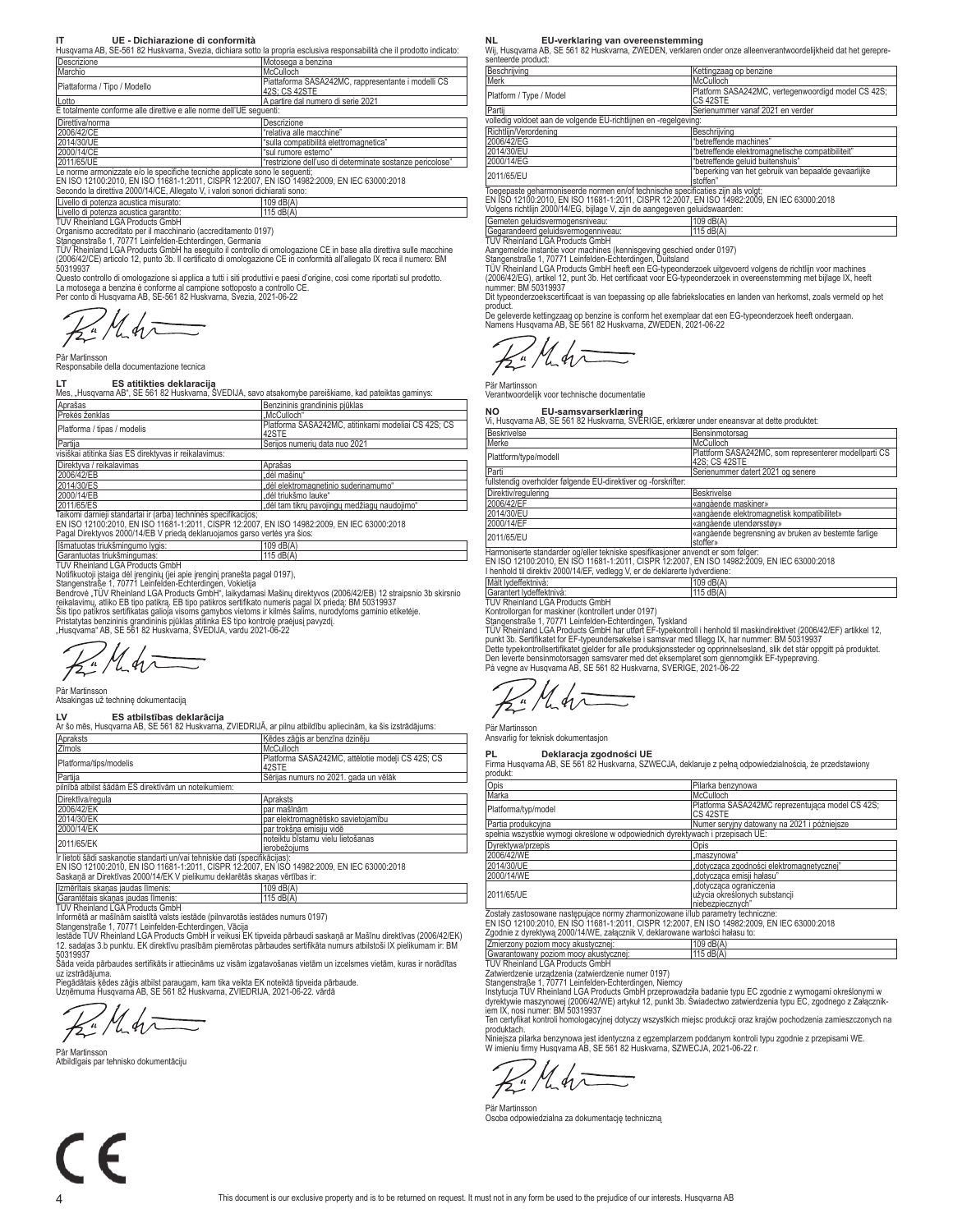**PT**<br>A Husqvarna AB, SE 561 82 Huskvarna, SUÉCIA, declara, sob sua inteira responsabilidade, que o produto represen-<br>tado:

| Descricão                                                                                                                                                                                                                                                              | Motosserra a gasolina                                               |  |
|------------------------------------------------------------------------------------------------------------------------------------------------------------------------------------------------------------------------------------------------------------------------|---------------------------------------------------------------------|--|
| Marca                                                                                                                                                                                                                                                                  | McCulloch                                                           |  |
| Plataforma/Tipo/Modelo                                                                                                                                                                                                                                                 | Plataforma SASA242MC, que representa os modelos CS<br>42S: CS 42STE |  |
| Lote                                                                                                                                                                                                                                                                   | Número de série referente a 2021 e posteriores                      |  |
| está em plena conformidade com as sequintes diretivas e regulamentos da UE:                                                                                                                                                                                            |                                                                     |  |
| Diretiva/Regulamento                                                                                                                                                                                                                                                   | Descricão                                                           |  |
| 2006/42/CE                                                                                                                                                                                                                                                             | "relativa a máquinas"                                               |  |
| 2014/30/UE                                                                                                                                                                                                                                                             | "relativa à compatibilidade eletromagnética"                        |  |
| 2000/14/CE                                                                                                                                                                                                                                                             | "relativa ao ruído exterior"                                        |  |
| 2011/65/UE                                                                                                                                                                                                                                                             | "restrição do uso de determinadas substâncias perigosas"            |  |
| As normas harmonizadas e/ou especificações técnicas aplicadas são as que se sequem:<br>EN ISO 12100:2010, EN ISO 11681-1:2011, CISPR 12:2007, EN ISO 14982:2009, EN IEC 63000:2018<br>De acordo com a diretiva 2000/14/EC, Anexo V, os valores sonoros declarados são: |                                                                     |  |
| Nível de potência acústica medido:                                                                                                                                                                                                                                     | 109 dB(A)                                                           |  |
| Nível de potência acústica garantido:                                                                                                                                                                                                                                  | 115 dB(A)                                                           |  |
| <b>TUV Rheinland LGA Products GmbH</b>                                                                                                                                                                                                                                 |                                                                     |  |
| Entidade competente relativamente a máquinas (notificada de acordo com 0197)                                                                                                                                                                                           |                                                                     |  |
| Stangenstraße 1, 70771 Leinfelden-Echterdingen, Alemanha                                                                                                                                                                                                               |                                                                     |  |
| A TÜV Rheinland LGA Products GmbH executou o exame CE de tipo em conformidade com a diretiva relativa a                                                                                                                                                                |                                                                     |  |

máquinas (2006/42/CE), artigo 12, ponto 3b. O certificado para o exame CE de tipo de acordo com o anexo IX, tem o

número: BM 50319937 Este certificado para o exame de tipo é aplicável a todos os locais de fabrico e países de origem, conforme indicado no produto.

A motosserra a gasolina fornecida encontra-se em conformidade com o exemplo submetido ao exame CE de tipo. Em nome da Husqvarna AB, SE 561 82 Huskvarna, SUÉCIA, 2021-06-22

 $R^{n}/4\pi$ 

### Pär Martinsson Responsável pela documentação técnica

**RO Declaraţie de conformitate UE** Noi, Husqvarna AB, SE 561 82 Huskvarna, SUEDIA, declarăm pe propria răspundere că produsul reprezentat:

| Descriere                                                                                   | Motoferăstrău pe benzină                                                 |
|---------------------------------------------------------------------------------------------|--------------------------------------------------------------------------|
| Marcă                                                                                       | McCulloch                                                                |
| Platformă / Tip / Model                                                                     | Platforma SASA242MC, reprezentând modelele din lotul<br>CS 42S: CS 42STE |
| Lot                                                                                         | Serie cu data 2021 si în continuare                                      |
| respectă în totalitate următoarele directive si reglementări UE:                            |                                                                          |
| Directivă/Reglementare                                                                      | Descriere                                                                |
| 2006/42/CE                                                                                  | "aferentă utilajelor"                                                    |
| 2014/30/UE                                                                                  | "aferentă compatibilității electromagnetice"                             |
| 2000/14/CE                                                                                  | ".privind zaomotul exterior                                              |
| 2011/65/UE                                                                                  | l restrictionarea utilizării anumitor substante periculoase"             |
| Standardele armonizate si/sau specificatiile tehnice aplicate sunt următoarele:             |                                                                          |
| EN ISO 12100:2010. EN ISO 11681-1:2011. CISPR 12:2007. EN ISO 14982:2009. EN IEC 63000:2018 |                                                                          |
| Conform Directivei 2000/14/CE, Anexa V, valorile sonore declarate sunt:                     |                                                                          |

Nivel măsurat de putere acustică: 109 dB(A)<br>Nivel garantat de putere acustică: 115 dB(A)

Nivel garantat de putere acustică: 115 dB(A) TÜV Rheinland LGA Products GmbH Organismul modificat privind aparatele (notificat conform 0197)

Stangenstraße 1, 70771 Leinfelden-Echterdingen, Germania<br>TÜV Rheinland LGA Products GmbH a efectuat teste de tip CE, în conformitate cu articolul 12, punctul 3b, din directiva<br>cu privire la mașini (2006/42/CE). Certificatu

Certificatul de examinare este valabil pentru toate locațiile de producție și tarile de origine, așa cum se indică pe produs.<br>Motoferăstrăul pe benzină furnizat este conform cu exemplarul care a fost supus examinării de ti

y<br>1. h  $\epsilon$ 

 Pär Martinsson Responsabil pentru documentația tehnică

**RU Декларация о соответствии ЕС** Компания Husqvarna AB, SE 561 82 Huskvarna, ШВЕЦИЯ, под свою исключительную ответственность заявляет,

что представленное изделие: Бензиновая цепная пила<br>McCulloch Описание платформа / Тип / Модель Платформа SASA242MC, представленные модели: CS<br>Платформа / Тип / Модель Сарта и Сарта и Сарта и Сарта и Сарта и Сарта и Сарта и Сарта и Сарта и Сарта и Сарта 42S; CS 42STE Партия Серийный номер с 2021 года и далее лностью соответствует следующим директивам и нор Директива/Норматив Описание Описание Описание Описание Описание Описание Описание 2006/42/EC "о механическом оборудовании" 2014/30/EU "об электромагнитной совместимости" 2000/14/EC "об излучении шума от оборудования, размещенного вне помещения"

2011/65/EU "об ограничении исполь-зования опасных ве-ществ" Применяются следующие согласованные стандарты и/или технические спецификации:<br>EN ISO 12100:2010, EN ISO 11681-1:2011, CISPR 12:2007, EN ISO 14982:2009, EN IEC 63000:2018

Согласно директиве 2000/14/EC, приложение V, заявленные значения шума:

Измеренный уровень мощности звука: 109 дБ(A)<br>Гарантированный уровень мощности звука: 115 дБ(A) Гарантированный уровень мощности звука: 115 дБ(A) TÜV Rheinland LGA Products GmbH

Зарегистрированная организация, машины (регистрация под номером 0197)

Stangenstraße 1,70771 Leinfelden-Echterdingen, Германия<br>Организацией TUV Rheinland LGA Products GmbH был проведен типовой контроль EC в соответствии с<br>Директивой по оборудованию (2006/42/EC), статья 12, пункт 3b. Номер се

на изделии. Поставленная бензиновая цепная пила соответствует образцу, прошедшему типовые испытания ЕС. От имени Husqvarna AB, SE 561 82 Huskvarna, ШВЕЦИЯ, 2021-06-22

Mati  $\frac{1}{2}$  /

 Pär Martinsson Ответственный за техническую документацию

## **SK <sup>Vyhlásenie o zhode s predpismi EÚ**<br>V mene spoločnosti Husqvarna AB, SE 561 82 Huskvarna, ŠVÉDSKO, vyhlasujeme s plnou zodpovednosťou, že</sup>

| reprezentovaný výrobok:                                                                                                                                                                                                                             |                                                           |
|-----------------------------------------------------------------------------------------------------------------------------------------------------------------------------------------------------------------------------------------------------|-----------------------------------------------------------|
| Popis                                                                                                                                                                                                                                               | Benzínová reťazová píla                                   |
| Značka                                                                                                                                                                                                                                              | McCulloch                                                 |
| Platforma/Typ/Model                                                                                                                                                                                                                                 | Platforma SASA242MC zastúpená modelmi CS 42S; CS<br>42STE |
| Séria                                                                                                                                                                                                                                               | Výrobné číslo z roku 2021 a nasledujúcich rokov           |
| plne spĺňa nasledujúce smernice a nariadenia EÚ:                                                                                                                                                                                                    |                                                           |
| Smernice/Nariadenia                                                                                                                                                                                                                                 | Popis                                                     |
| 2006/42/EC                                                                                                                                                                                                                                          | "o strojových zariadeniach"                               |
| 2014/30/EU                                                                                                                                                                                                                                          | "týkajúca sa elektromagnetickej kompatibility"            |
| 2000/14/ES                                                                                                                                                                                                                                          | "týkajúca sa hluku na voľnom priestranstve"               |
| 2011/65/EU                                                                                                                                                                                                                                          | "o obmedzení používania určitých nebezpečných látok"      |
| Spĺňa nasledujúce použité harmonizované normy a/alebo technické špecifikácie:<br>EN ISO 12100:2010, EN ISO 11681-1:2011, CISPR 12:2007, EN ISO 14982:2009, EN IEC 63000:2018<br>Podľa smernice 2000/14/ES, prílohy V, sú deklarované hodnoty zvuku: |                                                           |
| Nameraná hladina akustického výkonu:                                                                                                                                                                                                                | 109 dB(A)                                                 |
|                                                                                                                                                                                                                                                     |                                                           |

Zaručená úroveň hlučnosti: 115 dB(A)<br>TUV Rheinland LGA Products GmbH

TUV Rheinland LGA Products GmbH<br>Notříkovaný orgán pre strojové zariadenia (notífikovaný pod číslom 0197)<br>Splobčnosť TUV Rheinland LGA Products GmbH vykonala typovú skúšku ES v súlade so smernicou o strojových zariad<br>Splob

4 ф u

 Pär Martinsson Zodpovedný za technickú dokumentáciu

**SL Izjava EU o skladnosti** Pri Husqvarna AB, SE 561 82 Huskvarna, ŠVEDSKA, na lastno odgovornost izjavljamo, da je predstavljeni izdelek:

| Opis                                                                                                                                                                                                                                     | IBencinska motorna žaga                                   |
|------------------------------------------------------------------------------------------------------------------------------------------------------------------------------------------------------------------------------------------|-----------------------------------------------------------|
| Znamka                                                                                                                                                                                                                                   | McCulloch                                                 |
| Platforma/vrsta/model                                                                                                                                                                                                                    | Platforma SASA242MC, natančneje model CS 42S; CS<br>42STE |
| Serija                                                                                                                                                                                                                                   | ISeriiske številke od letnika 2021 dalie                  |
| so popolnoma skladne z naslednjimi direktivami in uredbami EU:                                                                                                                                                                           |                                                           |
| Direktiva/uredba                                                                                                                                                                                                                         | Opis                                                      |
| 2006/42/ES                                                                                                                                                                                                                               | "o stroiih"                                               |
| 2014/30/EU                                                                                                                                                                                                                               | "o elektromagnetni združlijvosti"                         |
| 2000/14/ES                                                                                                                                                                                                                               | "o zunaniem hrupu"                                        |
| 2011/65/EU                                                                                                                                                                                                                               | "o omejevanju uporabe nekaterih nevarnih snovi"           |
| Usklajeni standardi in/ali tehnične specifikacije v veljavi:<br>EN ISO 12100:2010. EN ISO 11681-1:2011. CISPR 12:2007. EN ISO 14982:2009. EN IEC 63000:2018<br>Validatu - Direktive 2000/14/ES, Drilogo V, se novedano vradnosti -velca: |                                                           |

V skladu z Direktivo 2000/14/ES, Priloga V, so navedene vrednosti zvoka: Izmerjena raven zvočne moči:<br>109 dB(A) 115 dB(A) 7 anotovijena raven zvočne moči: 115 dB(A) Zagotovljena raven zvočne moči: 115 dB(A) TÜV Rheinland LGA Products GmbH

Priglašeni organ za stroje (pod številko 0197)<br>Tillystraße 2 - 90431 Nürnberg, Germany<br>TÜV Rheiņland LGA Products GmbH je opravil tipski preizkus ES v skladu z direktivo o strojih (2006/42/ES); člen 12, točka 3b. Stevilka certifikata za tipski preizkus ES v skladu s prilogo IX: BM 50319937<br>Ta certifikat o opravljenem tipskem pregledu velja za vse proizvodne lokacije in države porekla, navedene na izdelku.<br>Dobavljena benci

4 вг

Pär Martinsson

Odgovorni za tehnično dokumentacijo

**SR EU – Deklaracija o usklađenosti** Mi, kompanija Husqvarna AB, SE 561 82 Huskvarna, ŠVEDSKA, izjavljujemo pod sopstvenom odgovornošću da je

| predstavljeni proizvod:                                                                                                                                                                                                                            |                                                                         |
|----------------------------------------------------------------------------------------------------------------------------------------------------------------------------------------------------------------------------------------------------|-------------------------------------------------------------------------|
| Opis                                                                                                                                                                                                                                               | Benzinmotorna testera                                                   |
| Marka                                                                                                                                                                                                                                              | McCulloch                                                               |
| Platforma/tip/model                                                                                                                                                                                                                                | PlatformaSASA242MC, predstavljeni modeli CS 42S; CS<br>42STE            |
| Serija                                                                                                                                                                                                                                             | Seriiski broi od 2021. i nadalie                                        |
| u potpunosti usaglašen sa sledećim EU direktivama i propisima:                                                                                                                                                                                     |                                                                         |
| Direktiva/propis                                                                                                                                                                                                                                   | Opis                                                                    |
| 2006/42/EZ                                                                                                                                                                                                                                         | "koji se odnose na mašine"                                              |
| 2014/30/EU                                                                                                                                                                                                                                         | "koji se odnose na elektromagnetsku kompatibilnost"                     |
| 2000/14/EZ                                                                                                                                                                                                                                         | "koji se odnose na buku u otvorenom prostoru"                           |
| 2011/65/EU                                                                                                                                                                                                                                         | "koji se odnose na ograničenje upotrebe određenih opasnih<br>supstanci" |
| Primenjeni harmonizovani standardi i/ili tehničke specifikacije su sledeće;<br>EN ISO 12100:2010, EN ISO 11681-1:2011, CISPR 12:2007, EN ISO 14982:2009, EN IEC 63000:2018<br>Prema Direktivi 2000/14/EC. Aneks V. deklarisane vrednosti zvuka su: |                                                                         |
| Izmereni nivo zvučne snage:                                                                                                                                                                                                                        | 109 dB(A)                                                               |

Garantovani nivo zvučne snage: 115 dB(A) TÜV Rheinland LGA Products GmbH

Nadležno telo za mašineriju (registarski broj 0197)<br>Stangenstraße 1, 70771 Leinfelden-Echterdingen, Nemačka<br>TUV Rheinland LGA Products GmbH je izvršio ispitivanje EZ tipa u skladu sa direktivom za mašineriju (2006/42/EC), Clan 12, Tačka 3b. Sertifikat za ispitivanje EZ tipa je u skladu sa Aneksom IX i ima broj: BM 50319937<br>Ovaj sertifikat za pregled se primenjuje na sve proizvodne Iokacije i zemlje porekla, kao što je navedeno na proizvodu.

 $\mathcal{A}$ 

 Pär Martinsson odgovoran za tehničku dokumentaciju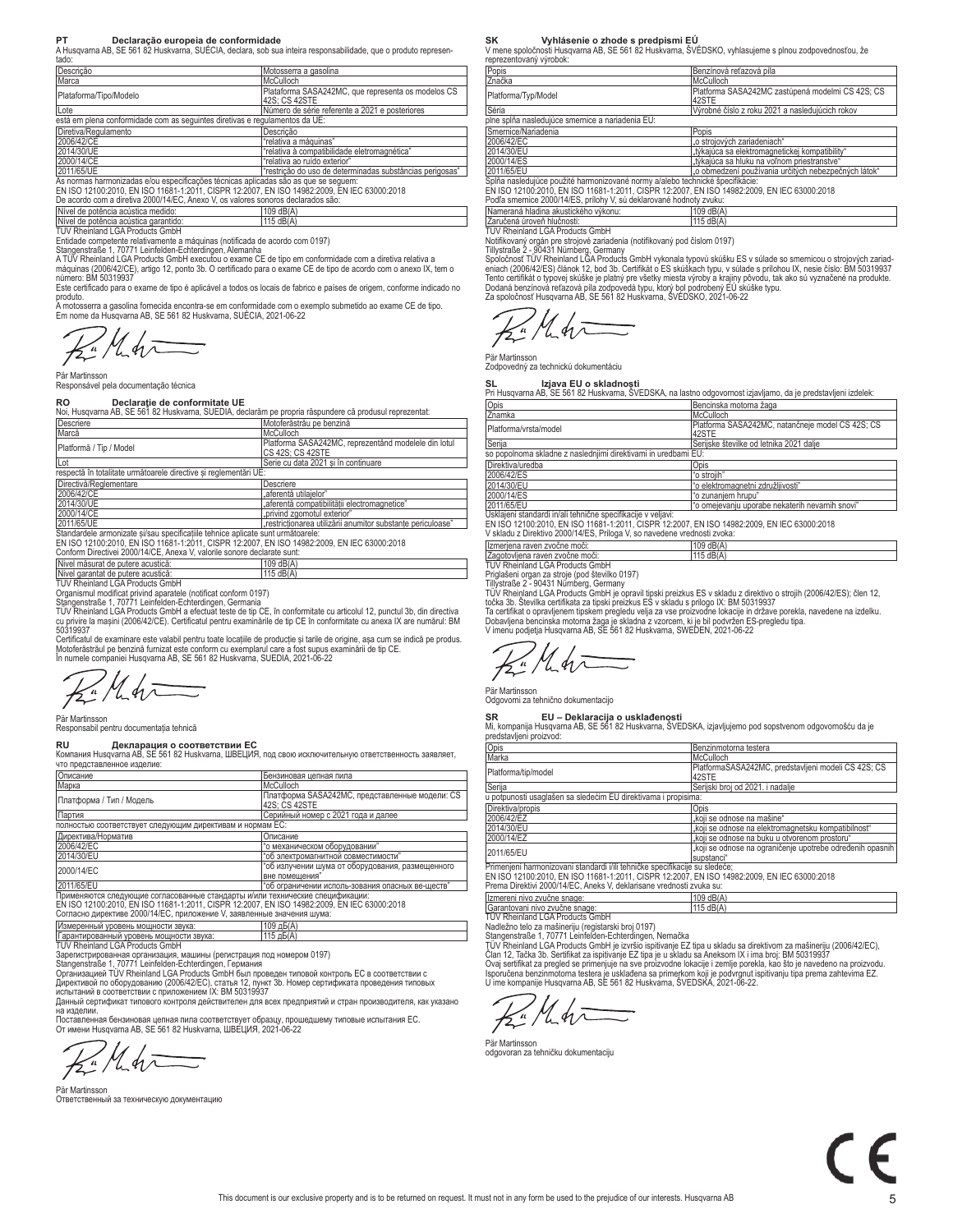**SV EU-försäkran om överensstämmelse**<br>Husgvarna AB, SE-561 82 Huskvarna, SVERIGE, försäkrar härmed på eget ansvar att den företrädda produkten

| Beskrivning                                                                                                                                                                                                                                                 | Bensindriven motorsåg                                                |
|-------------------------------------------------------------------------------------------------------------------------------------------------------------------------------------------------------------------------------------------------------------|----------------------------------------------------------------------|
| <b>Varumärke</b>                                                                                                                                                                                                                                            | McCulloch                                                            |
| Plattform/typ/modell                                                                                                                                                                                                                                        | Plattform SASA242MC, motsvarar modellerna CS 42S:<br><b>CS 42STE</b> |
| Parti                                                                                                                                                                                                                                                       | Serienummer daterade 2021 och framåt                                 |
| uppfyller alla krav i följande EU-direktiv och förordningar:                                                                                                                                                                                                |                                                                      |
| Direktiv/förordning                                                                                                                                                                                                                                         | Beskrivning                                                          |
| 2006/42/EG                                                                                                                                                                                                                                                  | "angående maskiner"                                                  |
| 2014/30/EU                                                                                                                                                                                                                                                  | "angående elektromagnetisk kompatibilitet"                           |
| 2000/14/EG                                                                                                                                                                                                                                                  | "angående buller utomhus"                                            |
| 2011/65/EU                                                                                                                                                                                                                                                  | "angående begränsning av användning av vissa farliga<br>lämnen"      |
| Följande harmoniserade standarder och/eller tekniska specifikationer tillämpas:<br>EN ISO 12100:2010, EN ISO 11681-1:2011, CISPR 12:2007, EN ISO 14982:2009, EN IEC 63000:2018<br>I enlighet med direktiv 2000/14/EG, bilaga V, är deklarerade ljudvärdena: |                                                                      |
| Uppmätt ljudeffektnivå:                                                                                                                                                                                                                                     | 109 dB (A)                                                           |
| Garanterad liudeffektnivå:                                                                                                                                                                                                                                  | 115 dB (A)                                                           |
| <b>TUV Rheinland LGA Products GmbH</b>                                                                                                                                                                                                                      |                                                                      |

Anmält organ för maskineri (anmält under 0197)<br>Stangenstraße 1, 70771 Leinfelden-Echterdingen, Tyskland<br>TUV Rheinland LGA Products GmbH har utfört EG-typkontroll i enlighet med maskindirektivets (2006/42/EC) artikel 12,<br>pu

produkten.<br>Den levererade bensindrivna motorsågen överensstämmer med det exemplar som genomgick EG-typkontroll.<br>På uppdrag av Husqvarna AB, SE-561 82 Huskvarna, SVERIGE, 2021-06-22

 $M_{\star}$  $\stackrel{\prime\prime}{\phantom{}_{\prime}}$ 2 Pär Martinsson Ansvarig för teknisk dokumentation

**UK**<br>Ми, Husqvarna AB, SE 561 82 м. Гускварна, Швеція, заявляємо під свою виключну відповідальність, що<br>представлений виріб:

| pono.aso sp.o.                                                                                                                                                                                                                                  |                                                                                    |
|-------------------------------------------------------------------------------------------------------------------------------------------------------------------------------------------------------------------------------------------------|------------------------------------------------------------------------------------|
| Опис                                                                                                                                                                                                                                            | Бензинова ланцюгова пилка                                                          |
| Бренд                                                                                                                                                                                                                                           | McCulloch                                                                          |
| Платформа / Тип / Модель                                                                                                                                                                                                                        | Платформа SASA242MC, представлені моделі: CS 42S:<br>CS 42STE                      |
| Партія                                                                                                                                                                                                                                          | Серійні номери за 2021 рік і пізніше                                               |
| повністю відповідає наступним директивам та нормам ЄС:                                                                                                                                                                                          |                                                                                    |
| Директива/норма                                                                                                                                                                                                                                 | Опис                                                                               |
| 2006/42/EC                                                                                                                                                                                                                                      | «Про механічне обладнання»                                                         |
| 2014/30/EU                                                                                                                                                                                                                                      | «Про електромагнітну сумісність»                                                   |
| 2000/14/EC                                                                                                                                                                                                                                      | «Про випромінювання шуму від обладнання,<br>призначеного для використання надворі» |
| 2011/65/EU                                                                                                                                                                                                                                      | «Про обмеження викори-стання деяких небезпеч-<br>них речовин»                      |
| Застосовуються такі узгоджені стандарти та/або технічні специфікації:<br>EN ISO 12100:2010. ÉN ISO 11681-1:2011. CISPR 12:2007. EN ISO 14982:2009. EN IEC 63000:2018<br>Відповідно до Директиви 2000/14/ЕС, Додаток V, заявлені значення звуку: |                                                                                    |

Рівень звукової потужності згідно з вимірюваннями: 109 дБ(A)<br>Гарантований рівень звукової потужності: 115 дБ(A) Гарантований рівень звукової потужності:<br>Гарантований рівень звукової потужності:<br>TÜV Rheinland LGA Products GmbH

TUV Rheinland LGA Products GmbH<br>Уповноважений орган для механічного обладнання (уповноважений згідно з 0197).<br>Stangenstraße 1, 70771 Leinfelden-Echterdingen, Німеччина<br>Компанія TUV Rheinland LGA Products GmbH виконала тип

Цей сертифікат про виконання перевірки діє для всіх місць виробництва та країн-виробників, зазначених на<br>виробі.<br>Ця бензинова ланцюгова пилка відповідає зразку, що пройшов типову перевірку ЕС.<br>Від імені компанії Низqvarna

 $4\pi$  $\overline{\phantom{0}}$ 

Pär Martinsson відповідальний за технічну документацію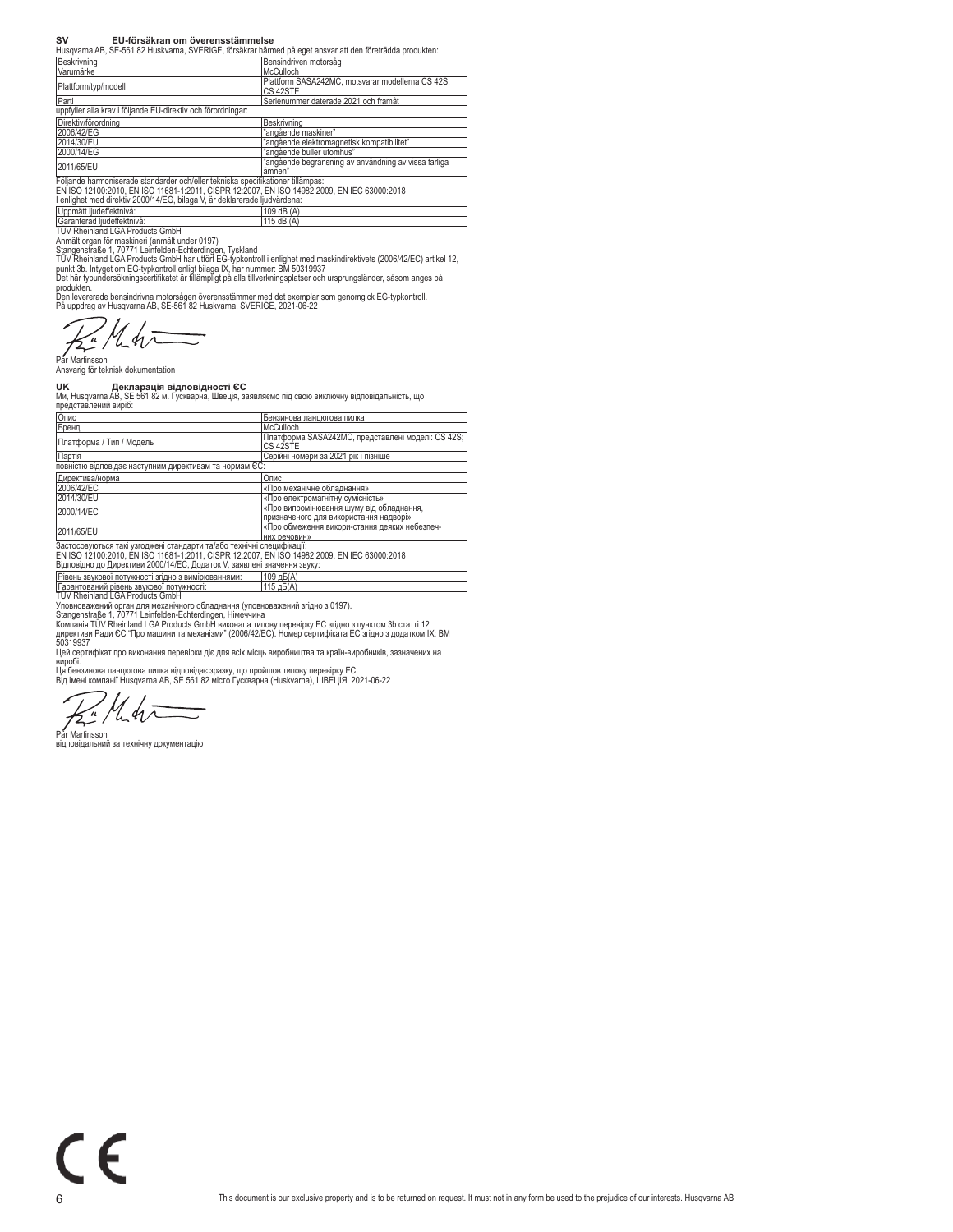*This page intentionally blank*